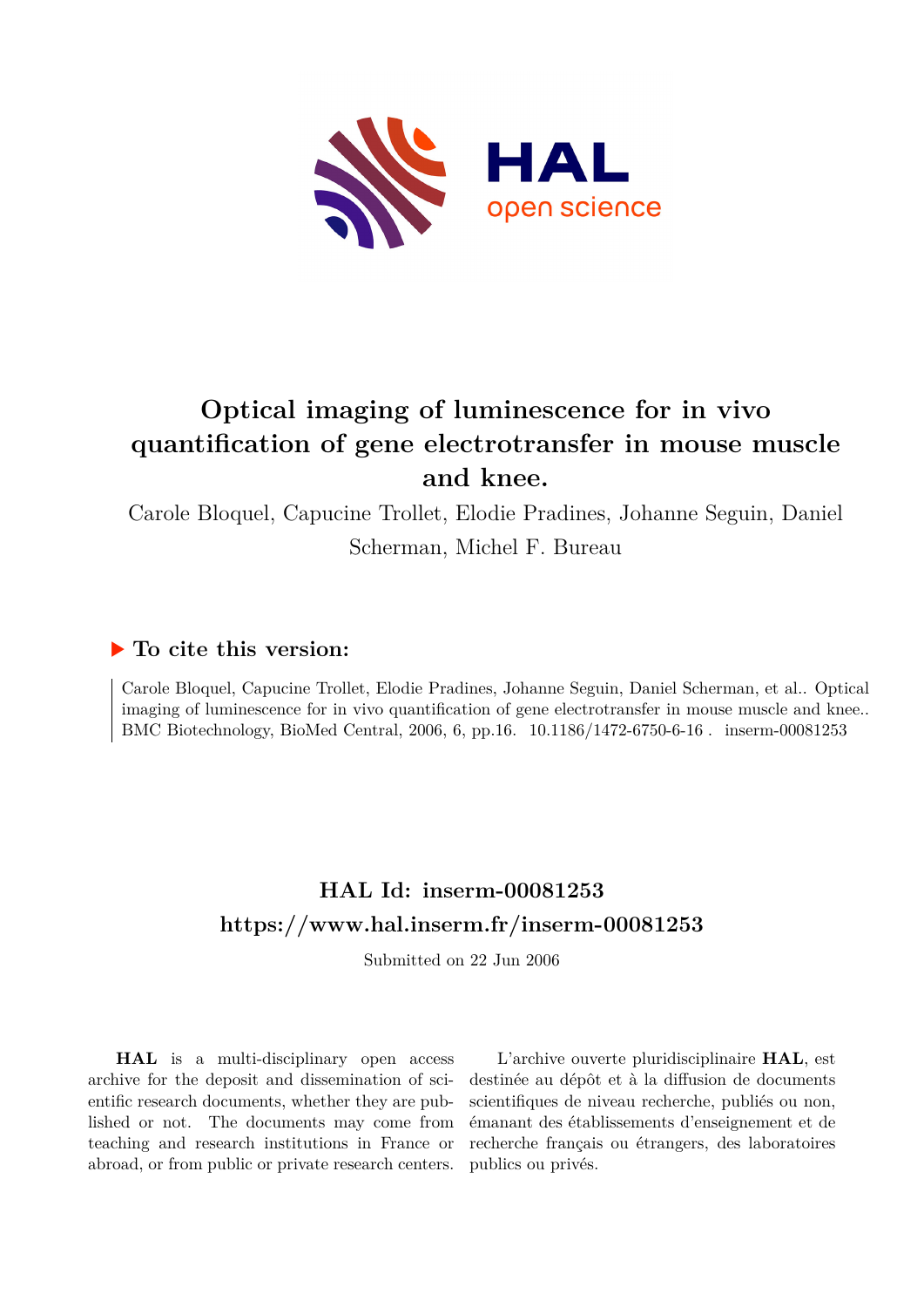### Research article **Contract Contract Contract Contract Contract Contract Contract Contract Contract Contract Contract Contract Contract Contract Contract Contract Contract Contract Contract Contract Contract Contract Contra**

# **Optical imaging of luminescence for** *in vivo* **quantification of gene electrotransfer in mouse muscle and knee**

C Bloquel†, C Trollet†, E Pradines, J Seguin, D Scherman and MF Bureau\*

Address: Inserm, U640, Paris, F-75006 France; CNRS, UMR8151, Paris, F-75006 France; Université Paris Descartes, Faculté de Pharmacie, Chemical and Genetic Pharmacology Laboratory, Paris, F-75270 France; Ecole Nationale Supérieure de Chimie de Paris, Paris, F-75005, France

Email: C Bloquel - carole.bloquel@idf.inserm.fr; C Trollet - capucine.trollet@rhul.ac.uk; E Pradines - elodie.pradines@polytechnique.org; J Seguin - johanne.seguin@univ-paris5.fr; D Scherman - daniel.scherman@univ-paris5.fr; MF Bureau\* - michel-francis.bureau@univ-paris5.fr \* Corresponding author †Equal contributors

Published: 08 March 2006

*BMC Biotechnology*2006, **6**:16 doi:10.1186/1472-6750-6-16

[This article is available from: http://www.biomedcentral.com/1472-6750/6/16](http://www.biomedcentral.com/1472-6750/6/16)

Received: 25 October 2005 Accepted: 08 March 2006

© 2006Bloquel et al; licensee BioMed Central Ltd.

This is an Open Access article distributed under the terms of the Creative Commons Attribution License [\(http://creativecommons.org/licenses/by/2.0\)](http://creativecommons.org/licenses/by/2.0), which permits unrestricted use, distribution, and reproduction in any medium, provided the original work is properly cited.

#### **Abstract**

**Background:** Optical imaging is an attractive non-invasive way to evaluate the expression of a transferred DNA, mainly thanks to its lower cost and ease of realization. In this study optical imaging was evaluated for monitoring and quantification of the mouse knee joint and tibial cranial muscle electrotransfer of a luciferase encoding plasmid. Optical imaging was applied to study the kinetics of luciferase expression in both tissues.

**Results:** The substrate of luciferase (luciferin) was injected either intraperitonealy (*i.p.*) or *in situ* into the muscle or the knee joint. Luminescence resulting from the luciferase-luciferin reaction was measured *in vivo* with a cooled CCD camera and/or *in vitro* on tissue lysate. Maximal luminescence of the knee joint and muscle after *i.p.* (2.5 mg) or local injection of luciferin (50 µg in the knee joint, 100 µg in the muscle) were highly correlated. With the local injection procedure adopted, *in vivo* and *in vitro* luminescences measured on the same muscles significantly correlated. Luminescence measurements were reproducible and the signal level was proportional to the amount of plasmid injected. *In vivo* luciferase activity in the electrotransfered knee joint was detected for two weeks. Intramuscular electrotransfer of 0.3 or 3 µg of plasmid led to stable luciferase expression for 62 days, whereas injecting 30 µg of plasmid resulted in a drop of luminescence three weeks after electrotransfer. These decreases were partially associated with the development of an immune response.

**Conclusion:** A particular advantage of the *i.p.* injection of substrate is a widespread distribution at luciferase production sites. We have also highlighted advantages of local injection as a more sensitive detection method with reduced substrate consumption. Besides, this route of injection is relatively free of uncontrolled parameters, such as diffusion to the target organ, crossing of biological barriers and evidencing variations in local enzymatic kinetics, probably related to the reaction medium in the targeted organ. Optical imaging was shown to be a sensitive and relevant technique to quantify variations of luciferase activity *in vivo*. Further evaluation of the effective amount of luciferase in a given tissue by *in vivo* optical imaging relies on conditions of the enzymatic reaction and light absorption and presently requires *in vitro* calibration for each targeted organ.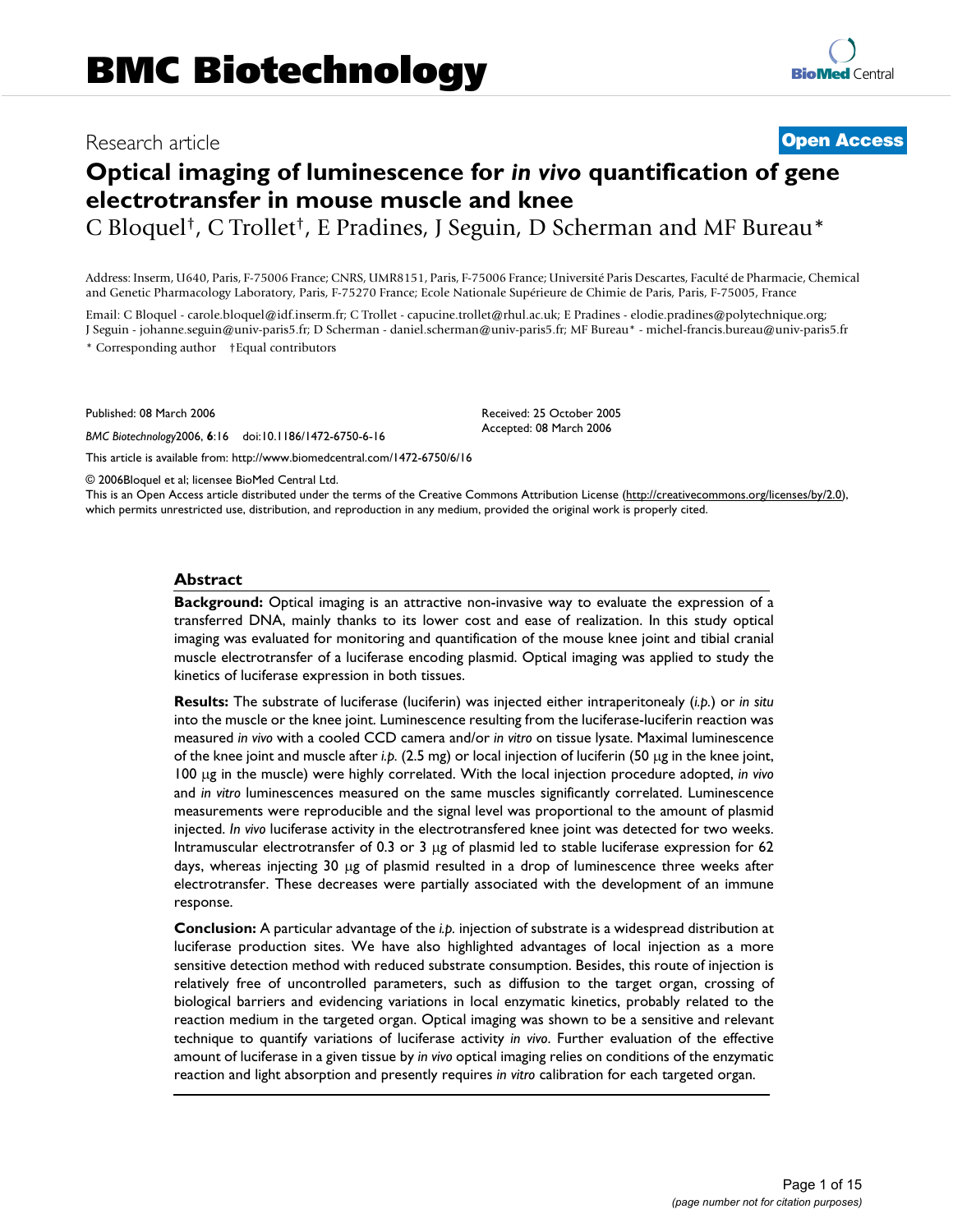### **Background**

Methods of gene transfer to tissues are still to be optimized. Successful human gene therapy requires effective gene delivery and long term expression of the transgene. Among gene transfer methods, plasmid electrotransfer is a physical method for *in vivo* non viral gene delivery. The main target organs of this method are the skeletal muscle, which allows systemic secretion of the therapeutic protein, some tumors, as well as the skin, mainly for vaccination applications [1]. The field of applications of electrotransfer is still expanding, with the use of this method in other organs, such as cornea [2], tendon [3], liver [4], bladder [5], brain [6]. However, most of these studies focused on the establishment of transfer techniques.

To assess the feasibility, efficacy and patterns of gene transfer methods, there is a real need for simple and precise methods of evaluation. In that context, non-invasive evaluation of transfection is of great interest. This type of method allows to follow simultaneously the distribution and expression level of transferred DNA at different times reducing the number of animals used and improving statistical analysis, with each animal acting as its own control. Among different methods [7,8], optical imaging is particularly attractive because of its lower cost and easiness of realization. However, more sophisticated methods of quantitative tomography have been proposed for fluorescence [9] and are emerging for luminescence [10]. Imaging is made with a CCD (Charged Coupled Device) camera, which relies on the conversion of photons that strike a CCD pixel into spatially defined electric charges. Various reporter genes, encoding fluorescent proteins of different emission wavelength or bioluminescent proteins, are available for this method. The use of luciferase as a reporter gene requires injection of an exogenous substrate but there is no need of illumination which can perturb physiology in light sensitive tissues [11]. Luciferases are presently more sensitive than fluorescent reporters, thanks to a high quantum yield associated to a very low background level of luminescence [12,13]. Sensitivity is currently increasing with further development of brighter forms of luciferase [14] and red shifted mutants [15]. Moreover, luciferases have a rapid turnover  $(t_{1/2}$  of 3 hours) which allows real-time measurements of the protein production *in vivo* [16].

Luciferases are currently used as reporters of many biological functions [13,17]. It can be a useful tool to monitor protein-protein interactions by BRET (Bioluminescence Resonance Energy Transfer) or by LCI (Luminescence Complementation Imaging) [17]. The luciferase gene can also be used as a tracer to study tumor growth and metastasis [18,19], to follow labelled infectious bacteria or viruses [20]. Tracing of *in vivo* transgene expression after

transfection of different tissues by DNA encoding luciferase is applicable [21,22]. Luciferase expression has been a useful tool to monitor the transcriptional activation of a gene [23,24], and transgenic mice can allow the evaluation of the efficacy of therapeutic interventions  $[25]$ .

Consequently, if the method is to be largely used in animal research, problems of quantification remain to be studied and discussed. *In vivo*, to our knowledge only one study was presently devoted to quantification of gene transfer by optical imaging of luminescence [22]; in this work, the transfection was performed in the muscle with a luciferase-encoding AAV vector, following an *i.p.* injection of the substrate luciferin. Thus, it seemed useful to further analyze if the quantification of gene transfer by optical imaging was feasible in a simple and reliable way, possibly in several organs simultaneously, and whether a local substrate injection could be a good alternative. Our experimental model was the electrotransfer of the tibial cranial muscle [26,27] and/or the knee joint [28,29] with a plasmid encoding luciferase.

In this study, *i.p.* and local route of administration of luciferin were compared. As validated, the local injection method led to more sensitive luminescence detection than the *i.p.* substrate injection. Quantification of the *in vivo* luminescence thus obtained, was highly correlated to the *in vitro* measurements on the same organ. Reproducible measurements were obtained with the CCD camera device. This non-invasive approach to quantify gene expression in various organs was then applied to kinetic studies in the muscle and knee.

#### **Results**

#### *Comparison of different routes of administration of luciferin substrate*

The enzymatic reaction to visualize luciferase activity is generally obtained following intraperitoneal luciferin injection. This route of injection should allow the substrate to reach any location where luciferase is produced [21]. However the substrate local availability depends on some features such as blood perfusion and the nature of physiological barriers to cross (endothelium, extracellular matrix, epithelium ...). *I.p.* luciferin accessibility was studied in two different types of compartment: skeletal muscle and joint. We chose these two tissues in particular, since they are both interesting targets for electrotransfer, and they are very different in size, cellular type and vasculature.

By electrotransfering a luciferase-encoding plasmid into the right knee and the left muscle of the same mouse it was possible to observe simultaneously the luminescence in both tissues after *i.p.* injection of luciferin (Figure 1A).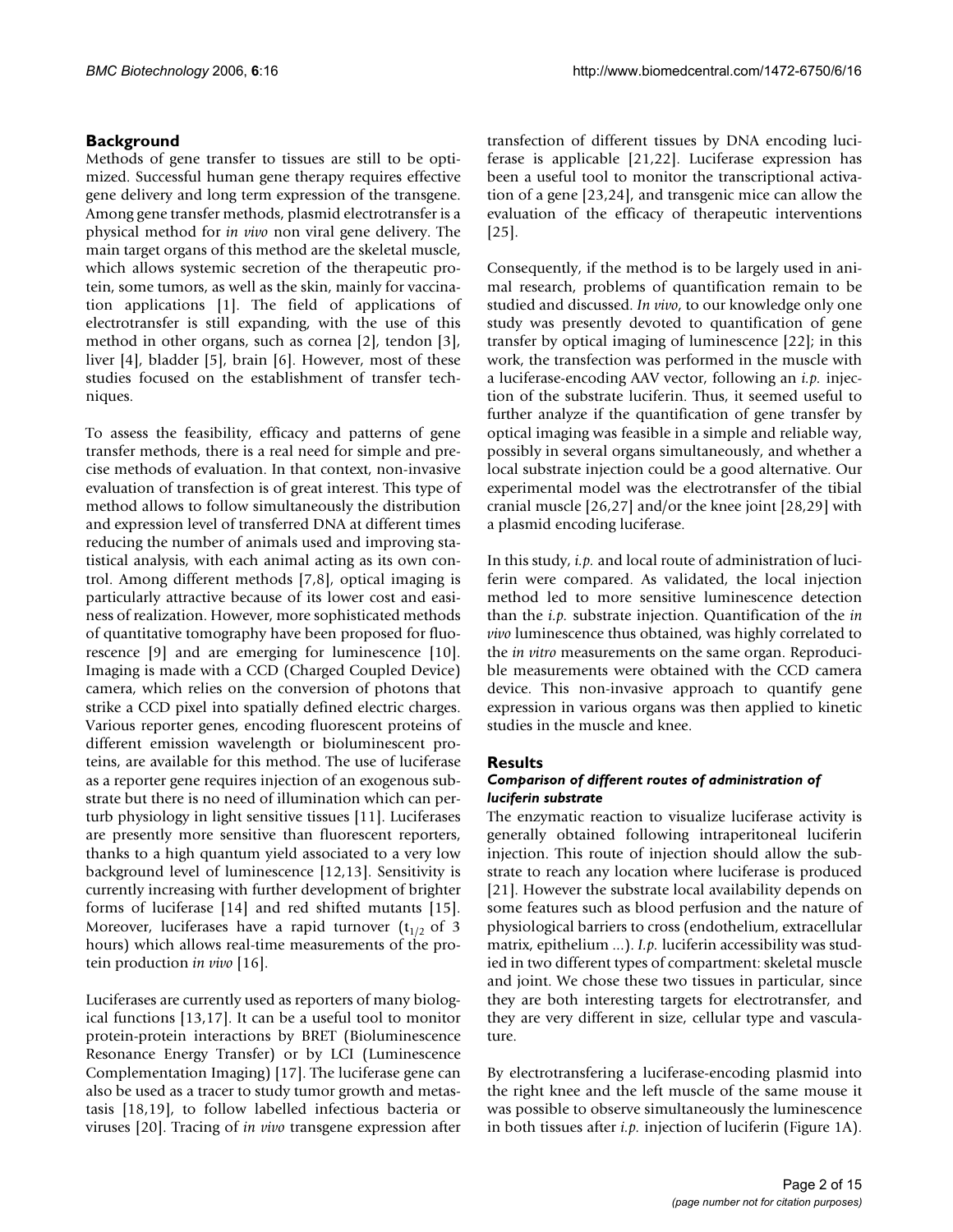

**A Luminescence of tibial cranial muscle and knee joint area after electrotransfer of a luciferase-encoding plasmid and** *i.p.* **injection of luciferin**. Observation was done 26 minutes after *i.p.* injection of luciferin (2.5 mg/250 µl) and 7 days after electrotransfer of 3 µg and 60 µg of luciferase encoding plasmid (pC1-luc) into the tibial cranial muscle (on the left) and the knee joint (on the right) respectively. Levels of luminescence are represented in false colours according to a scale from 400 to 1500 (whole scale 65000). 1B and 1C **Fluorescence of knee joint after injection of fluorescent albumin**. Skin of the leg was removed. Fluorescence was induced with  $λ$ ex = 540 +/- 20 nm and observation was done at  $λ$ em > 630 nm. Panel B: At these wavelengths, without injecting fluorochrome, it was possible to see bones by transparency. Panel C Just after injection, labelled albumin is concentrated within patella of the knee joint and some diffusion of fluorescence within the joint can be observed. Levels of fluorescence are represented in false colors.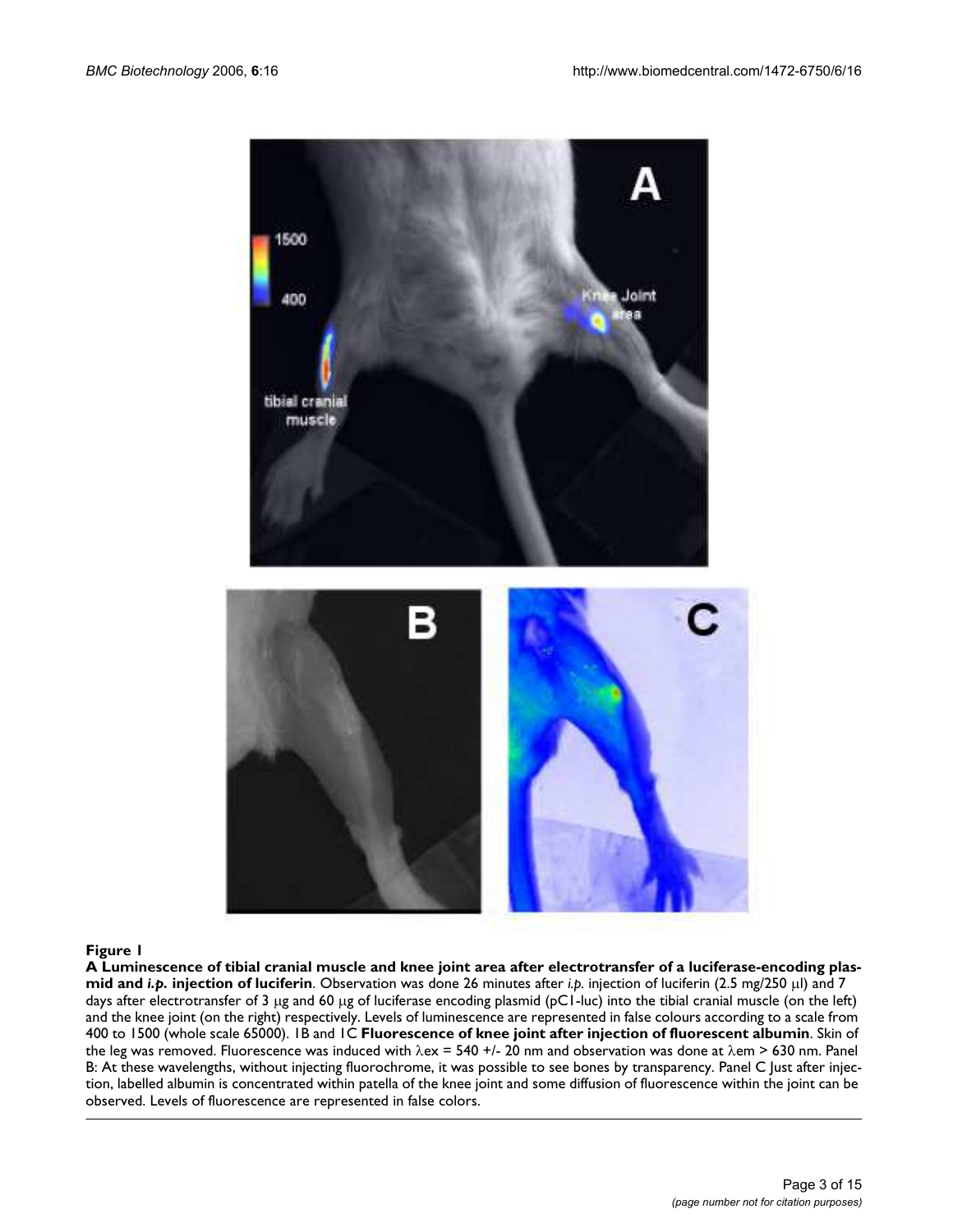

Kinetics of luminescence of tibial crania *i.p.* **Figure 2** or local injection of luciferin l muscle and knee joint after electrotransfer of a luciferase encoding-plasmid and either **Kinetics of luminescence of tibial cranial muscle and knee joint after electrotransfer of a luciferase encodingplasmid and either** *i.p.* **or local injection of luciferin**. 3 and 60 µg of a plasmid encoding luciferase were electrotransfered into the left tibial cranial muscle and right knee joint respectively. Luminescence measurements were done 7 days after electrotransfer. Values are mean +/- SEM of the integrated values of luminescence in region of interest (ROI) of the knee joint or of the tibial cranial muscle. For all experiments, the first measurement was performed 2 minutes after luciferin injection. Panel A: *i.p.* luciferin injection (2.5 mg/250 µl), n = 5 Panel B: local luciferin injection into the muscle (100 µg/40 µl) and into the knee joint (50 µg/10 µl), n= 5/organ. Luminescence decreased with time in the muscle ( $t_{1/2}$  = 3.3 minutes), and in the knee joint ( $t_{1/2}$ )  $2^{\text{=} 16.5}$  minutes).

We controlled the procedure of injection into the knee joint using fluorescent albumin. After removal of the skin, it was possible to see better the fluorescence localization relative to bones, knee joint and muscle. Position of the knee can be seen in figure 1B. After intra-articular injection of fluorescent albumin a bright spot of fluorescence was observed at the level of the patella (Fig 1C); some diffusion of albumin was visible in the whole joint and also partly outside. From the position of the knee joint in the hind leg, it appeared that the transfection area, as shown by luminescence spot in figure 1A would be within the joint, but transfection of adjacent tissues could not be

excluded. In agreement with previous results [21,22] a plateau level of luminescence was reached after about 20 to 30 min for the muscle as for the knee joint area (figure 2A). However the time required to reach the plateau level of luminescence in muscle or knee area was variable between different experiments and the amount of luciferin to inject was relatively high (2.5 mg). We thus tested if local injection of a lower amount of luciferin was a valid alternative. In addition such a procedure would more selectively evidence the knee joint transfection. We injected 100  $\mu$ g/40  $\mu$ l into the muscle and 50  $\mu$ g/10  $\mu$ l into the knee joint. Under these conditions, the substrate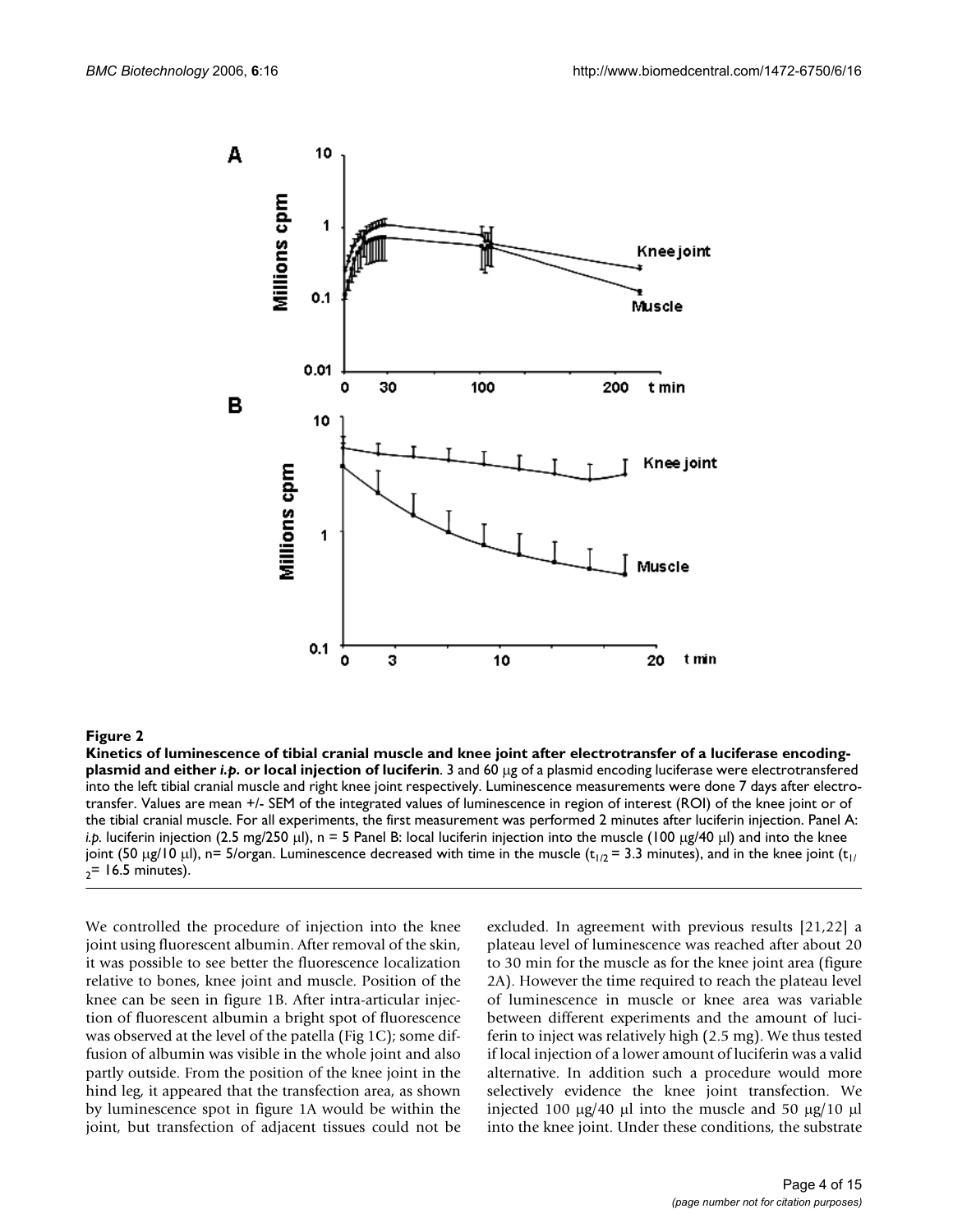|                                        | Experiment $l(n = 5)$ |                 |                  |                 | Experiment 2 ( $n = 8$ ) |               |
|----------------------------------------|-----------------------|-----------------|------------------|-----------------|--------------------------|---------------|
|                                        | Knee $60 \mu$ g       |                 | Muscle $3 \mu$ g |                 | Muscle $30 \mu$ g        |               |
|                                        | Local                 | i.b.            | Local            | i.þ.            | Local                    | i.þ.          |
| <b>Luminescence Millions units/min</b> | $4.37 \pm 1.40$       | $1.18 \pm 0.25$ | $3.08 \pm 1.81$  | $0.74 \pm 0.38$ | $20.41 \pm 5.62$         | $4.86 + 1.20$ |
| Ratio local/i.p.                       | $3.46 \pm 0.76$       |                 | $3.55 \pm 0.96$  |                 | $3.91 \pm 0.38$          |               |
| Correlation                            | $r^2 = 0.817$         |                 | $r^2$ = 0.929    |                 | $r^2 = 0.980$            |               |
| local/i.p.                             | $p = 0.0351$          |                 | $b = 0.0082$     |                 | b < 0.0001               |               |

**Table 1: Comparison between local and** *i.p.* **injection of luciferin to induce luminescence after electrotransfer of a plasmid encoding luciferase into the knee joint or tibial cranial muscle**

Values are mean ± SEM of the integrated values of luminescence in ROI of the muscle or of the knee. In the first experiment, 60 and 3 µg of luciferase-encoding plasmid were electrotransferred into one knee joint and one tibial cranial muscle respectively. Luminescence was measured with the CCD camera 3 days after electrotransfer. In the second experiment, 30 µg of plasmid were electrotransferred into both tibial cranial muscles and luminescence was measured 7 days later. For all the experiments, luciferin was injected either locally (50 µg in the knee, 100 µg in the muscle) or *i.p.* (2.5 mg).

was in large excess relative to the expected amount of luciferase produced that should be of a few ng (in the muscle) [30]. Besides, injecting 3 to 4 times more substrate into joint or muscle did neither modify the level of luminescence nor the decrease profile, confirming that the substrate was actually in excess and thus was not a limiting factor in the targeted organ (data not shown). A fast luminescence decrease occurred as soon as the first measurements (2 minutes after local substrate injection). The  $t_{1/2}$ of the decrease was 16.5 min for knee joint and 3.3 min for skeletal muscle (Figure 2B). In addition, in both tissues a subsequent injection of the same amount of luciferin after one hour delay induced similar luminescence production (data not shown).

After electrotransfer of 3 and 60 µg of plasmid encoding luciferase into muscle and knee joint of the same mouse, respectively, the luminescence was about 4 times higher after local injection of 100 µg luciferin into muscle and 50 µg into knee than after *i.p.* injection of 2.5 mg luciferin (Table 1 – experiment 1). This 4-fold increase by the local substrate administration was confirmed by intramuscular electrotransfer of a higher plasmid dose (30 µg) as shown in table 1 – experiment 2. Nevertheless, maximal luminescence values obtained after local luciferin injection (100 µg/40 µl) were significantly correlated to those after *i.p.* injection  $(2.5 \text{ mg}/250 \text{ µl})$ .

We have also tested whether the sensitivity of the *i.p.* injection method could be improved when compared to the one of the muscle local procedure. For this purpose, we used an *i.p.* injection dose of 6 mg of substrate instead of 2.5 mg. The luminescence signal detected was increased, but remained below the one obtained by local injection. By *i.p.* procedure, the substrate is thus not in sufficient excess, even by injecting 6 mg of substrate, relative to enzyme concentration in the targeted tissue (Table 2).

These experiments thus highlighted the relevance of local injection with an excess of luciferin substrate, which allows luminescence detection highly correlated with *i.p.* injection. The major drawback of this method is the rapid decrease of the signal, which requires performing all measurements at the same and precisely determined time after luciferin injection. For all the following experiments, we used this local injection protocol.

#### *Comparison between* **in vivo** *and* **in vitro** *measurements of luciferase activity*

One of the purposes of this study was to determine whether the levels of luminescence obtained from *in vivo* mouse muscle with a CCD camera were quantitatively reflective of the ones detected *in vitro* after lysis of each muscle and classical biochemical measurement with a

**Table 2: Comparison of luminescence of tibial cranial muscles after electrotransfer of a luciferase-encoding plasmid and injection of luciferin i.p. (2.5 mg or 6 mg) or locally (0.1 mg)**

| Luciferin administration            | ı.p.             | local           |                   |
|-------------------------------------|------------------|-----------------|-------------------|
| <b>Luminescence</b> $105$ units/min | $2.5 \text{ mg}$ | 6 mg            | 0.1 <sub>mg</sub> |
|                                     | $2.05 \pm 0.32$  | $7.06 \pm 2.79$ | $18.42 \pm 2.68$  |

Values are mean ± SEM (n = 6 to 12) of the integrated values of luminescence in ROI of the tibial cranial muscle 3 days after electrotransfer of 3 µg of pC1 luc plasmid as measured *in vivo* after luciferin injection *i.p.* (2.5 mg/250 µl, n = 6 or 6 mg/250 µl, n = 6) or locally (0.1 mg/40 µl n = 12). Local injection of luciferin was performed 2 hours or more after the *i.p.* injection. Background luminescence was subtracted from the luminescence measured.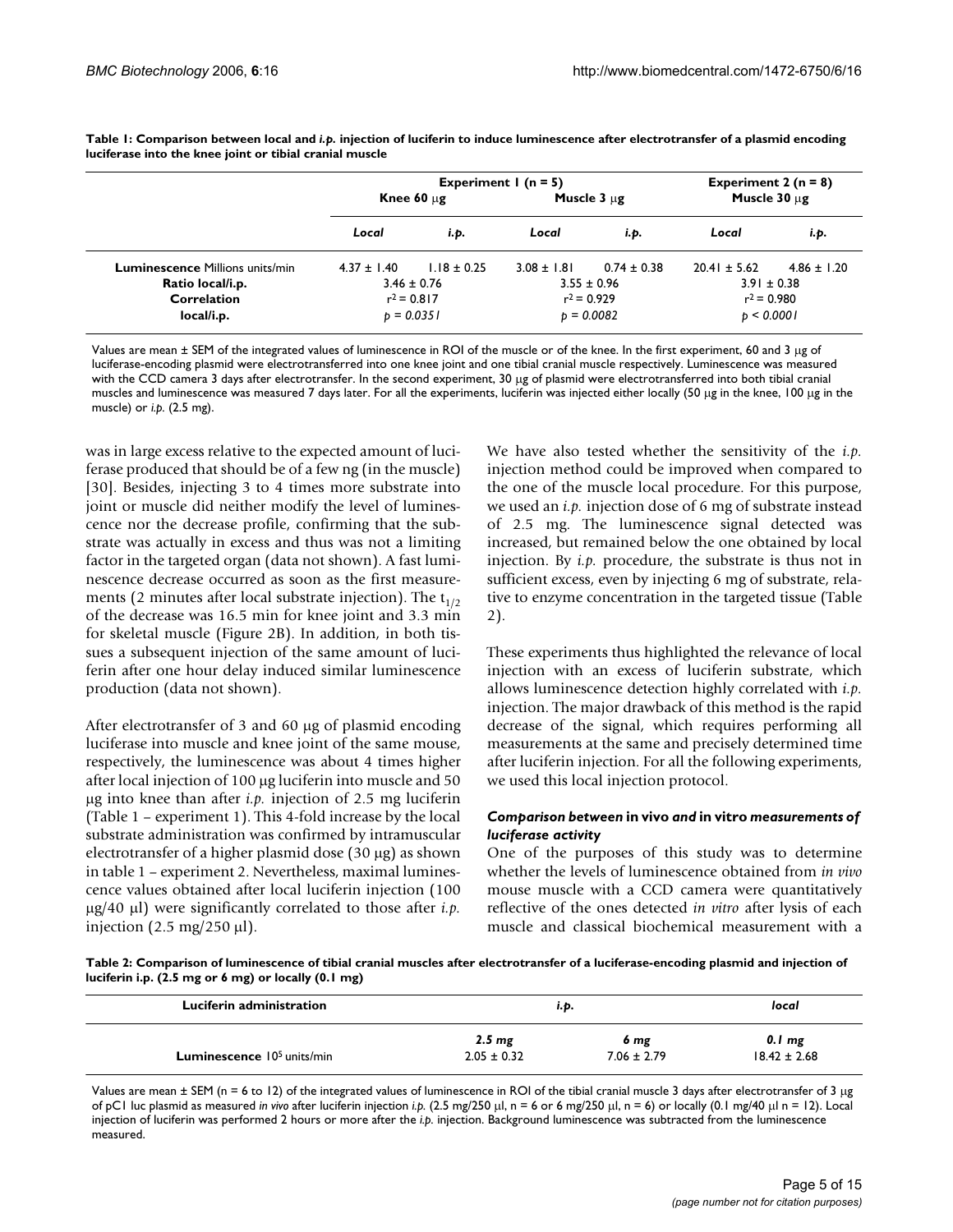luminometer. This part of the study was made only with muscle tissue, for which the *in vitro* biochemical assay has been optimized. Besides, measurements on the mice knee joint would be difficult both for sampling and lysis reasons. Indeed we could not accurately determine which cells were transfected in the joint, as we found expression both in the patella area but also in the whole joint region (delimited by the heads of the femur and the tibia) (Data not shown). Moreover lysis of the articular tissues would require use of collagenase which may not be compatible with the biochemical assay buffer.

To determine the conversion factor between the luminometer used for *in vitro* assays and the CCD camera used for *in vivo* imaging, we quantified the luminescence produced by different concentrations of luciferase in a 96 well plate in the presence of an excess of luciferin with both systems. Such a calibration was unfortunately not possible directly *in vivo* in mouse tissues (see Material and Methods). A good linear correlation was found between luminescence levels and luciferase amounts at different time after luciferin addition with the camera and with the luminometer, two min after substrate addition  $(r^2 = 0.994)$ and  $r^2$  = 0.988 respectively,  $p < 0.001$ ). During the first 5 minutes after luciferin addition the luminescence levels measured with the luminometer or the cooled CCD camera with the setting chosen (see Material and Methods) were very similar. Thus comparisons between measurements with both systems were made without any modifications of the values.

We determined the sensitivity of both measurement systems to detect luminescence of the luciferase-luciferin reaction in the optimized conditions *in vitro*. With the luminometer the lowest clearly detectable luminescence corresponded to a luciferase amount of about 0.01 ng (10 µl of a 1 ng/ml solution). With the CCD camera it corresponded to an amount of 0.05 ng  $(10 \mu)$  of a 5 ng/ml solution) due to a higher background.

Three doses of plasmid pC1luc (0.3, 3 and 30 µg) were then used to establish the comparison between *in vivo* and *in vitro* measurements. This comparison was made 8 days after i.m electrotransfer, when a maximum expression level was reached.

Figure 3 shows the luminescence levels as measured *in vivo* with the CCD camera and *in vitro* on lysates of the same muscle using the luminometer on white plates. The mean level of luminescence was higher *in vitro* than *in vivo* by 3 orders of magnitude. In spite of this difference *in vitro* and *in vivo* values of luminescence were significantly correlated ( $r^2$  = 0.796 p < 0.0001; Number of paired values = 28).

Accordingly, dose dependence between luciferase activity and injected plasmid doses was both observed *in vitro* and *in vivo* (figures 3, 4, 5).

Figure 4 shows that luminescence resulting from the reaction between luciferase and luciferin in the muscle can be detected by optical imaging as soon as 6 hours after electrotransfer of 0.3 µg of pCMV-luc+. By comparing *in vivo* and *in vitro* measurements of muscle luminescence and using *in vitro* calibration curves with recombinant luciferase, we could estimate the amount of luciferase in these muscles which was of about 3 ng (see appendix). The CCD device thus appeared as a sensible tool to quantify luciferase expression in a living organism.

#### *Reproducibility of* **in vivo** *luminescence measurements in the muscle tissue*

It is known that gene expression following intramuscular electrotransfer reaches a stable maximum value one week after the injection. At this point, individual values should be consistently reproducible. We used this well known property of the electrotransfer method to validate the reproducibility of measurements with the CCD device. Mean levels of *in vivo* luminescence at days 7 and 8 after electrotransfer of 0.3, 3 or 30 µg of the pC1-luc plasmid were comparable as expected (Figure 5) and were significantly correlated (inset) ( $r^2$  = 0.92 p < 0.0001). Significant correlations between values at days 7 and 8 were also observed by analyzing separately the three groups of values corresponding to the three amounts of plasmid electrotransfered (0.3  $\mu$ g, r<sup>2</sup> = 0.89, p < 0.0001; 3  $\mu$ g, r<sup>2</sup> = 0.59,  $p = 0.026$ ; 30  $\mu$ g,  $r^2 = 0.77$ ,  $p = 0.0008$ ).

#### *Kinetic of luciferase expression in the electrotransfered knee joint and skeletal muscle*

From the above results it appears that *in vivo* luciferase quantification is a reliable methodology. We thus used this non-invasive method to study kinetics profile of luciferase activity in knee joint and skeletal muscle.

The expression of luciferase in the knee joint area was followed for two weeks after electrotransfer of 60 µg of pC1 luc or the same dose of a control plasmid with no encoding sequences. A maximum value of luminescence was reached between 3 and 6 days after electrotransfer. Expression of luciferase gradually decreased thereafter and returned close to the control level 13 days after the electrotransfer (Figure 6A).

In skeletal muscle, luciferase expression was stable for at least two months following the electrotransfer of either 0.3 µg plasmid (Figure 6B) or of 3 µg (data not shown). By contrast, a decrease of luminescence at day 19 for the high dose of 30 µg plasmid, was observed. At day 62 the luminescence for muscle electrotransfered with 30 µg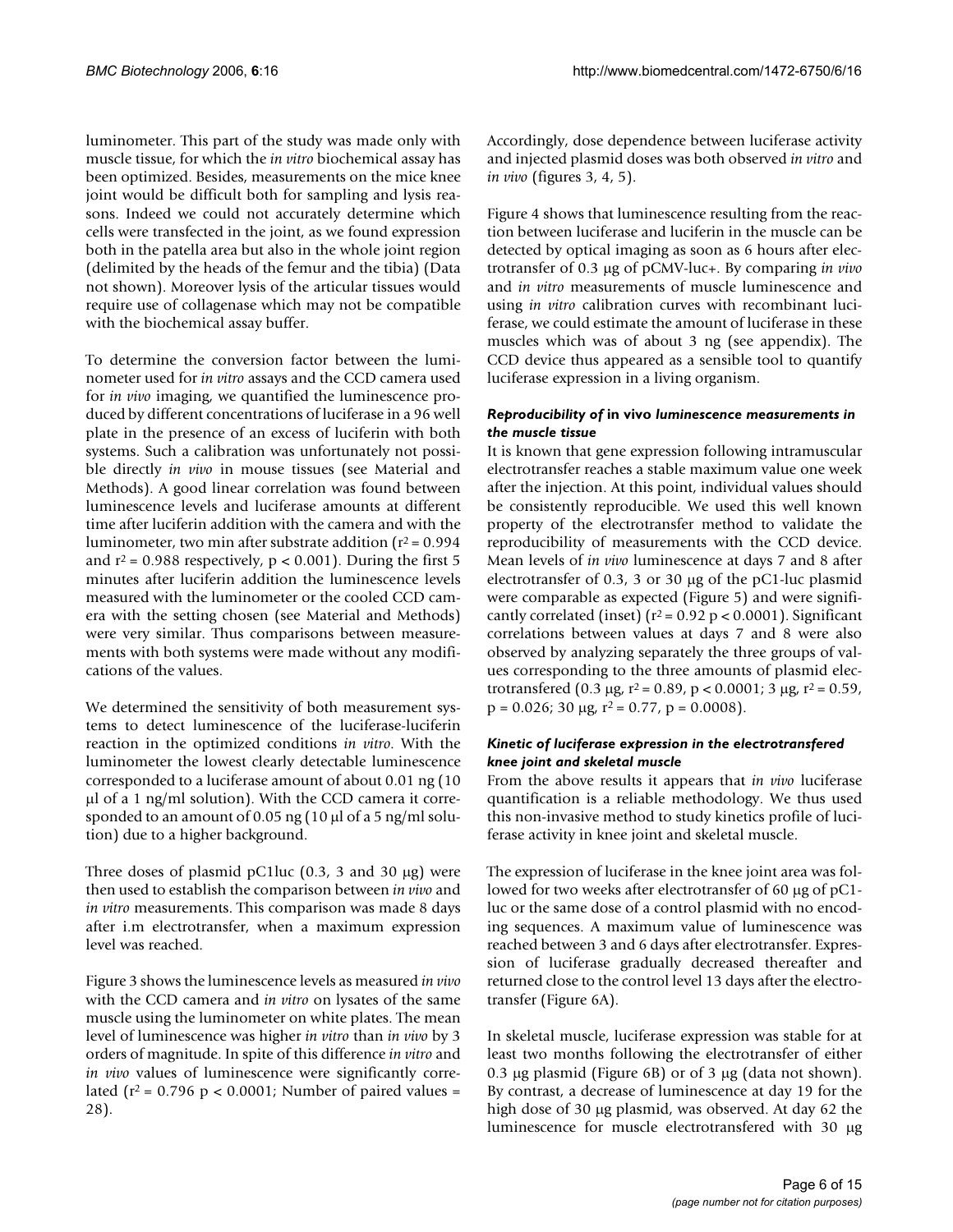

#### with a luciferase-encoding plasmid **Figure 3** Comparison between the *in vivo* and *in vitro* measurements of luciferase activity of tibial cranial muscle after electrotransfer

**Comparison between the** *in vivo* **and** *in vitro* **measurements of luciferase activity of tibial cranial muscle after electrotransfer with a luciferase-encoding plasmid**. Values are mean +/- SEM (n = 10) of the integrated values of luminescence in ROI of the tibial cranial muscle 8 days after electrotransfer of 0.3, 3 or 30 µg of pC1 luc plasmid as measured *in vivo*  (white columns) and *in vitro* 3 hours later or more (grey columns) on the same muscles. Individual values are represented by black triangles and the lines link values measured *in vivo* and *in vitro* for the same muscles. *In vivo* background luminescence was subtracted from the luminescence measured. *In vitro*, background luminescence was negligible. Dose effect: – *in vitro* \*\*\*\* p < 0.0001 between electrotransfer with 0.3 and 3 µg of plasmid \*\* p < 0.01 between 3 and 30 µg of plasmid – *in vivo* \$\$ p < 0.01 between electrotransfer with 0.3 and 3 µg of plasmid.

plasmid was comparable to that of muscle electrotransfered with 0.3 µg plasmid and was significantly decreased relative to that at 19 days.

Thirteen days after electrotransfer of knee with 60 µg plasmid encoding luciferase, the presence of antibodies against luciferase was detected in the serum of treated mice (65  $\pm$  17 µg/ml). No antibodies were detected in serum of mice until 61 days after electrotransfer of tibial cranial muscles with 0.3 µg of plasmid. By contrast, when the amount of plasmid injected in the muscles was 30 µg,

antibodies were clearly detected in serum at an increasing level between days 19 to 61 after electrotransfer (inset Figure 6B).

#### **Discussion**

The use of luciferase as a reporter gene is a powerful tool for *in vivo* optical imaging of the transfection of various organs [21]. Until now, luminescence has been mainly induced by substrate (luciferin) injected intraperitoneally [21,22]. We have shown that this approach allows simultaneous visualization of the transfection of tibial cranial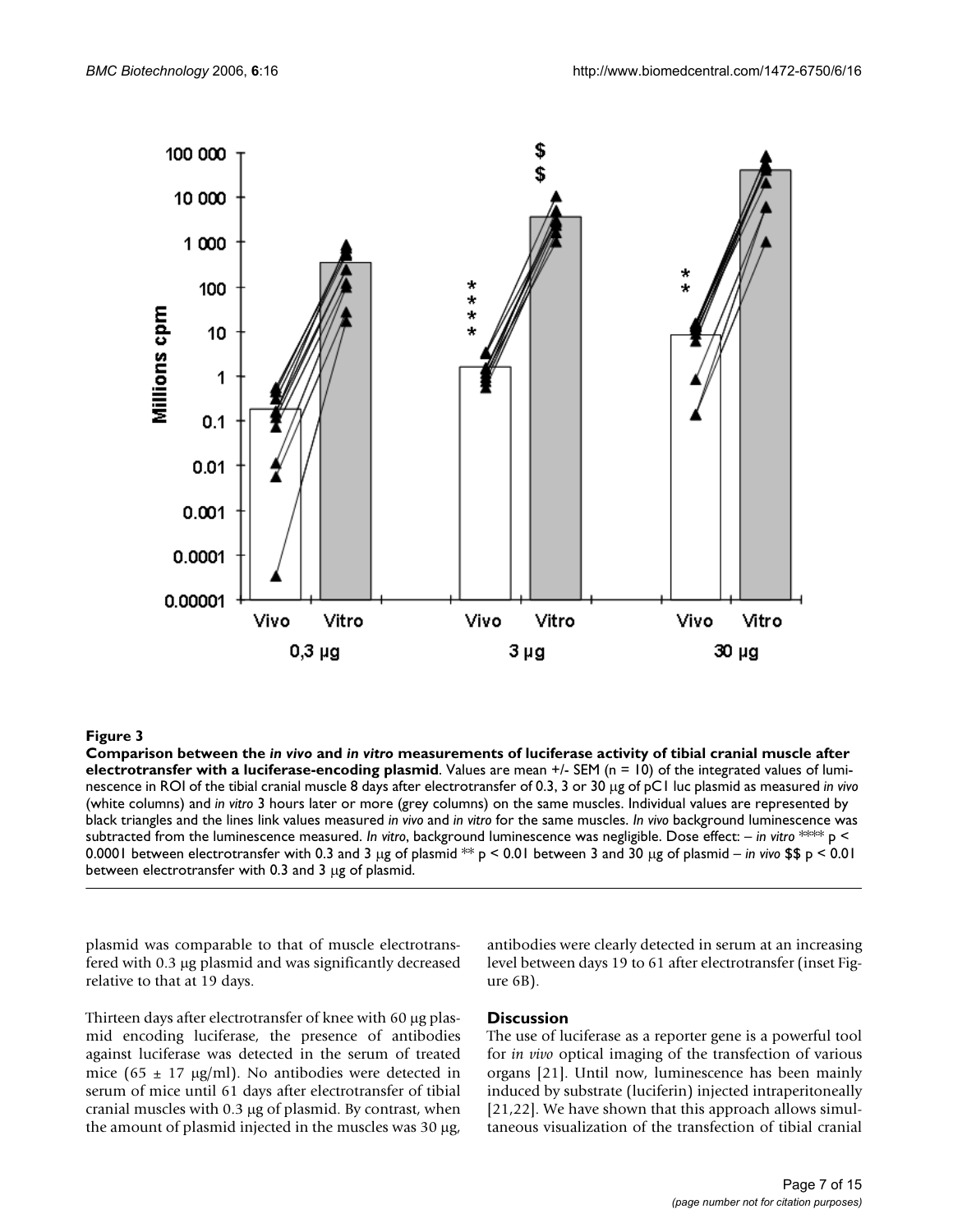

#### **Figure 4**

**Sensitivity of** *in vivo* **luminescence measurements and dose effect**. Values are mean +/- SEM of the integrated values of luminescence in ROI of the tibial cranial muscle 6 h (n = 6 to 10), 1 day and 8 days (n = 10 to 20) after electrotransfer of 0.3 µg (white columns), 3 µg (clear grey columns) and 30 µg (dark grey columns) of pCMV-luc+ into the tibial cranial muscle. For all points, background luminescence was subtracted. Statistical significance of the differences \*\*\* p < 0.0001, \*\* p < 0.01, \* p < 0.05.

muscle and knee joint area in the same mouse. This indicates that the substrate can reach even a small and less perfused compartment such as the knee joint. Such a detection method is of particular interest for the knee, since quantitative *in vitro* measurement of luciferase activity in this tissue is difficult and has been reported only for bigger animals such as the rat [28,29]. Following luciferin *i.p.* injection, curves of luminescence versus time had a similar pattern in both muscle and joint. However, the time to reach maximum level of expression was variable from one experiment to the other, and the amount of luciferin used was relatively high. Moreover, by using a higher dose of substrate (6 mg), we demonstrated that the maximal level of luminescence is not reached with the commonly used dose of 2.5 mg substrate. In addition, selective transfection of the knee joint is difficult and sometimes neighboring tissues can also be transfected. We therefore tested if the local injection of lower amounts of luciferin could be used alternatively, the other advantage being a more selective estimation of transfection for the knee joint.

*Comparison between* **i.p.** *and local luciferin administration* By local injection of the substrate, a maximal value of luminescence was detected in both muscle and joint as soon as the first CCD camera observation. Luminescence then decreased rapidly in the muscle and somewhat slower in the knee joint. Most importantly, luciferin local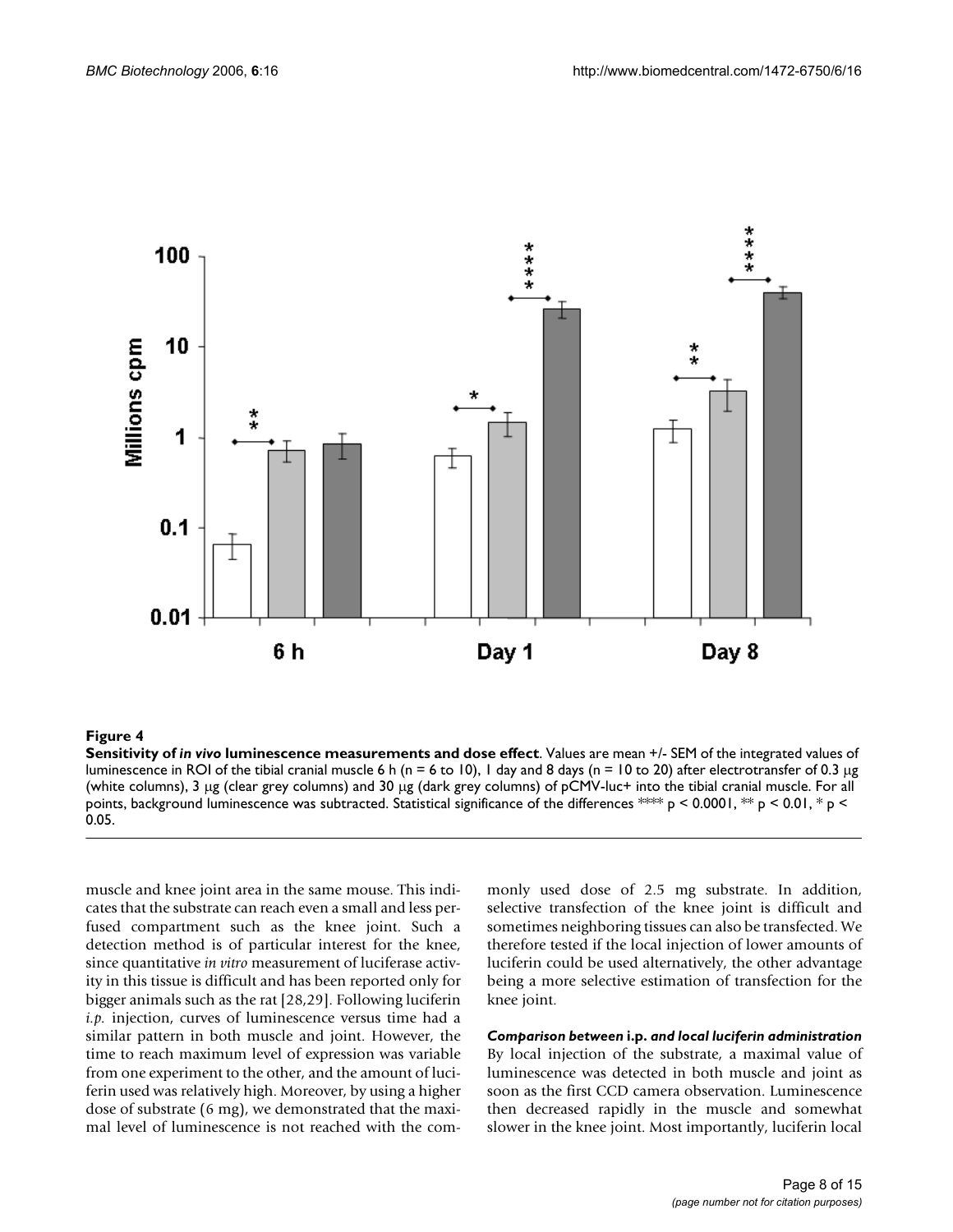

#### **Figure 5** Reproducibility of *in vivo* luminescence measurements on muscles after electrotransfer of a luciferase-encoding plasmid

**Reproducibility of** *in vivo* **luminescence measurements on muscles after electrotransfer of a luciferase-encoding plasmid**. Values are mean +/- SEM (n = 8 to 10) of the integrated values of luminescence in region of interest (ROI) of the tibial cranial muscle 7 days and 8 days after electrotransfer with 0.3 µg (white columns), 3 µg (clear grey columns) and 30 µg (dark grey columns) of pC1-luc into the tibial cranial muscle. Individual values are represented by black triangles and lines link values for the same muscles at day 7 and 8 after electrotransfer. For each amount of plasmid electrotransferred, luminescence values at day 7 (D7) and 8 (D8) did not differ. For both time of measurement (D7 and D8) a significant dose effect was observed. \*\*  $p < 0.001$  between 0.3 and 3 µg (for groups D7 or D8). \*  $p < 0.05$  between 3 and 30 µg (for group D7 or D8). For all points, background luminescence was subtracted Inset: Linear correlation between values of luminescence measured at day 7 and 8 after electrotransfer.  $R^2 = 0.92$ ,  $p \le 0.0001$ .

injection led to a four fold luminescence increase over 2.5 mg luciferin *i.p.* injection. Additionally, *i.p.* injection of a higher amount of 6 mg luciferin still did not allow to reach the luminescence level obtained after local injection of 100 µg luciferin. Maximal luminescence levels obtained after *i.p.* (2.5 mg) or local (0.1 mg) injection of luciferin were highly correlated in both knee and muscle, even when different amounts of plasmid were administrated in the muscle. This indicates that both procedures of luciferin injection can be used for monitoring variations of luciferase activity *in vivo* independently of the tissue concerned or of the amount of plasmid electrotransfered. Local procedure allows reduced substrate consumption and is more sensitive since it induces more luminescence. This improved sensitivity after local injection of luciferin was also shown by Li *et al* who detected luciferase activity of transfected rat muscles for a longer period after local than after *i.p.* injection of luciferin [31]. Nevertheless intraperitoneal injection of high amounts of luciferin remains a useful technique when the site of luciferase production is difficult to reach or is unknown. In addition, the time to reach peak level of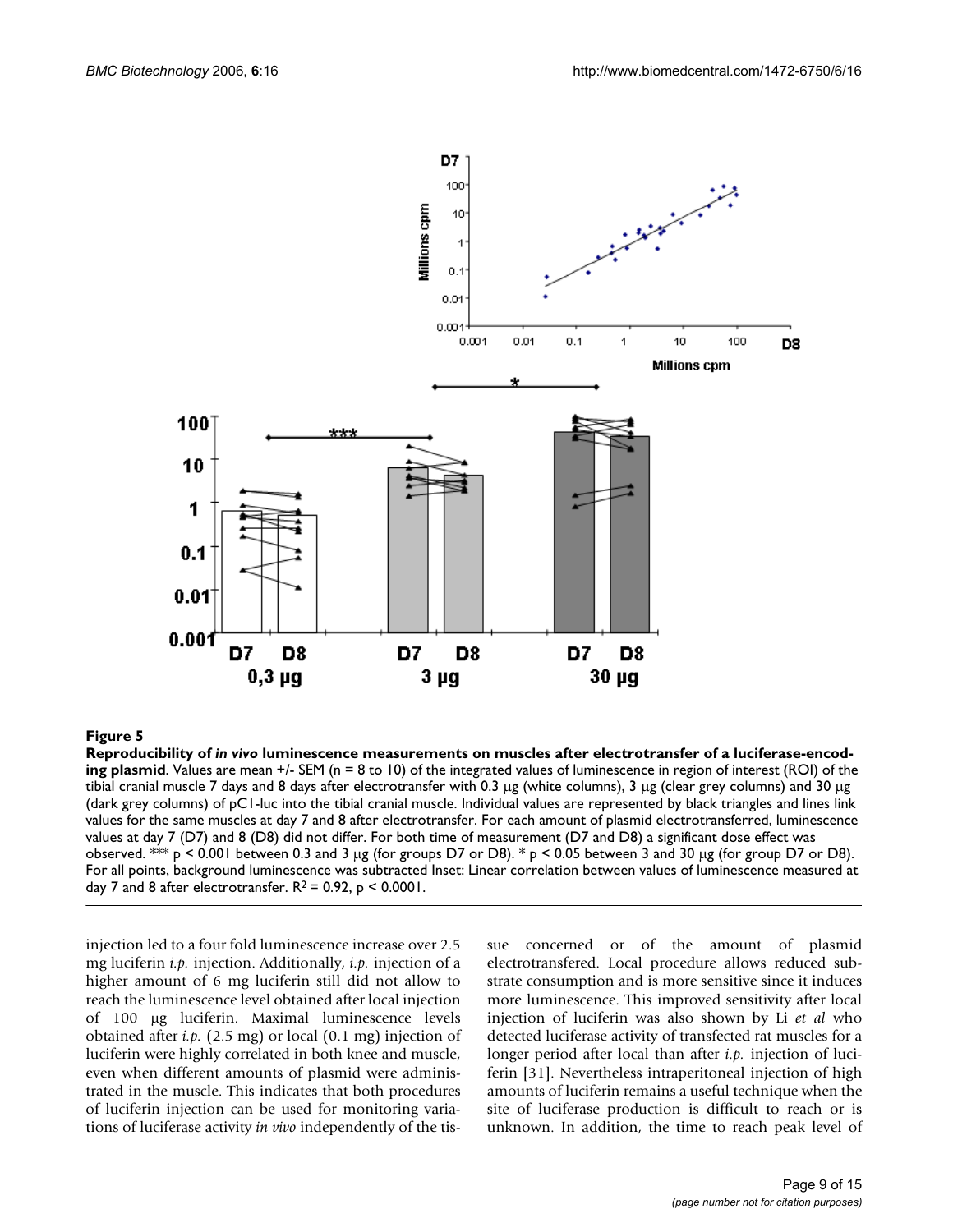

#### **Figure 6** serum after electrotransfer of *In vivo* kinetic of luciferase expression in the luciferase-encoding plasmid knee joint and in the tibial cranial muscle and antibody concentration in blood

*In vivo* **kinetic of luciferase expression in the knee joint and in the tibial cranial muscle and antibody concentration in blood serum after electrotransfer of luciferase-encoding plasmid**. Panel A: Mean + SEM (n = 8) of the integrated values of luminescence in region of interest (ROI) of the knee joint at different times after electrotransfer of 60 µg/10 µl of pC1-luc plasmid (black square symbols) or empty plasmid (black diamond symbols). The *in vivo* luminescence was assayed 2 minutes after luciferin injection into the joint. Panel B: Mean  $\pm$  SEM (n= 6 to 10) of the integrated values of luminescence in region of interest (ROI) of the tibial cranial muscle at different times after electrotransfer of 0.3 µg (White columns) or 30 µg (grey columns) of pC1 luc plasmid. The *in vivo* luminescence was assayed 2 minutes after luciferin injection into the electrotransfered muscle. For all point background luminescence was subtracted. Statistical significance for comparisons of luminescence between different times after electrotransfer of 30 µg of plasmid \*\*\*  $p < 0.0001$ , \*\*  $p < 0.01$ ; after electrotransfer of 0.3 µg of plasmid \$\$ p < 0.01 Inset: Mean + SEM (n = 5) of the concentration of antibodies against luciferase in the blood serum at different times after electrotransfer of 0.3 µg (empty triangles) or 30 µg (black diamon) of pC1 luc plasmid into the muscle.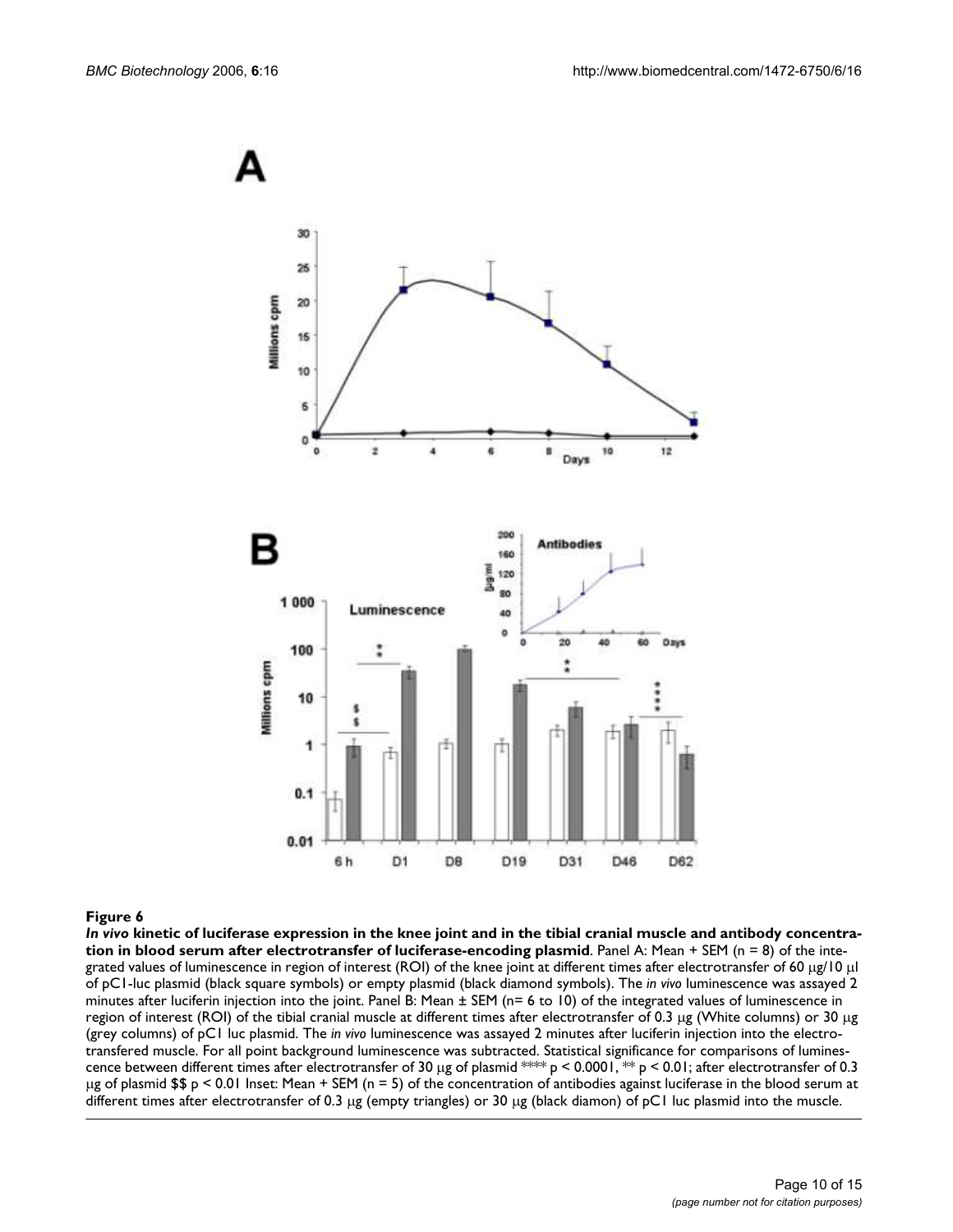luminescence in one tissue after *i.p.* luciferin injection is related to the time for the substrate to access its target. This might, for example, provide information on blood perfusion.

We observed a slower luminescence decrease after local injection of luciferin in the knee joint than in the muscle. This decrease of luminescence with time *in vivo* could be related to a decrease of substrate concentration because of diffusion and washout by the circulation. Such an hypothesis is sustained by the stability of luminescence on cells *in vivo* [32]. However, we used a large excess of substrate (100 µg luciferin vs < 100 ng luciferase in the muscle i.e at minimum 1000 times more substrate), and can assume that diffusion will have not a great effect. Besides, increasing the substrate concentration did neither modified significantly the maximum value of luminescence nor the kinetic of luminescence decrease, highlighting no effect of the substrate concentration on the signal. Lastly addition of luciferin (100 µg/40 µl) to isolated electrotransfered tibial cranial muscle in a multiwell plate induced the same type of decreased kinetics, despite a large excess of substrate and the absence of washout problems. These differences also cannot be due to kinetic of diffusion of the luciferin inside cells since a similar kinetic profile is obtained by mixing recombinant luciferase to luciferin in the buffer used for *in vitro* measurements. Moreover the amount of luciferase protein in the cells seemed to remain constant and the cofactors required for the reaction (ATP,  $O_{2'}$  Mg<sup>2+</sup> principally) were in sufficient excess since a new addition of substrate after return to luminescence background induced a similar luminescence level in both muscle and knee joint. In conclusion, decrease of luminescence with time seems essentially related to the reaction media and/or to enzyme complexation.

Kinetic differences between muscle and knee might thus be linked to the reaction media which can differ according to the tissue. For example it has been reported that the kinetic of light production is related to the concentration ratio between the enzyme and ATP [33]. The reaction can also lead to the production of inhibitors of the luminescence [34]. Lastly some molecules present in cells stimulate [34,35] and/or inhibit the luminescence [34,36].

As a consequence, luciferase quantification in different tissues is sensitive to the conditions of the reaction. In a given tissue the quantification will rely on the hypothesis that these conditions of reaction are the same throughout the study.

#### *Validation of optical imaging as a tool to quantify luciferase activity* **in vivo**

Until now, optical imaging with luciferase was mostly presented as a semi quantitative technique. From the above consideration it was thus essential to verify if the values measured by optical imaging in these experiments were consistent with values obtained by the classical luminescence quantification method: *in vitro* measurements on the supernatant of tissues homogenized in lysis buffer.

We observed a significant correlation between *in vivo* and *in vitro* measurements. This result confirms the results obtained by Wu *et al* [22], but with a local injection of substrate, and thus a more sensitive method, and for a wide range of plasmid dose. In addition, a clear dose effect was observed *in vivo* 8 days after intramuscular electrotransfer of 0.3, 3 or 30 µg of plasmid, which is consistent with *in vitro* measurements of this study and confirmed the *in vitro* results of a previous work [37]. Moreover, optical imaging system was sensitive enough to detect luminescence resulting from the reaction of luciferase with luciferin as soon as 6 hours after intramuscular electrotransfer of 0.3 µg of pCMV-luc+ plasmid. Finally a good reproducibility of luminescence measurements was observed at times for which transfection level of the muscle is known to be stable [30].

We can thus assume that variations of luminescence detected with a cooled CCD camera are sensitive enough, accurate and well related to the effective amount of luciferase present in the studied tissue.

Taking into account differences between measurement systems (conversion factor between the two devices, see Material and Methods), our data highlight that luminescence *in vivo* was largely lower when compared to that *in vitro*. Understanding this discrepancy is necessary to improve sensitivity of *in vivo* measurements. One factor could be the absorption and scattering of light by the tissue. But luminescence attenuation is not sufficient through a few millimeters of tissue [22,38]. The main cause of observation of a lower luminescence *in vivo* must be linked to the difference in reaction media for *in vivo* and *in vitro* measurements. Indeed media used *in vitro* are optimized in order to maximally enhance the luminescence of the luciferase-luciferin reaction. We thus observed that when luciferase was diluted in Tris buffer (pH 8) the luminescence produced after addition of the substrate and ATP was about 2 orders of magnitude lower than when diluted in lysis buffer (which also contain Tris). We verified that part of this improvement was due to the presence of dithiothreitol (DTT) known to avoid enzyme degradation [35] and to the triton detergent, both present in the lysis buffer (data not shown). In addition, *in vitro* measurements were usually performed in multiwell white plates, in which the light emission measured was higher by one order of magnitude than the luminescence level measured in black plates (data not shown), as expected from previous studies [39]. Taking into account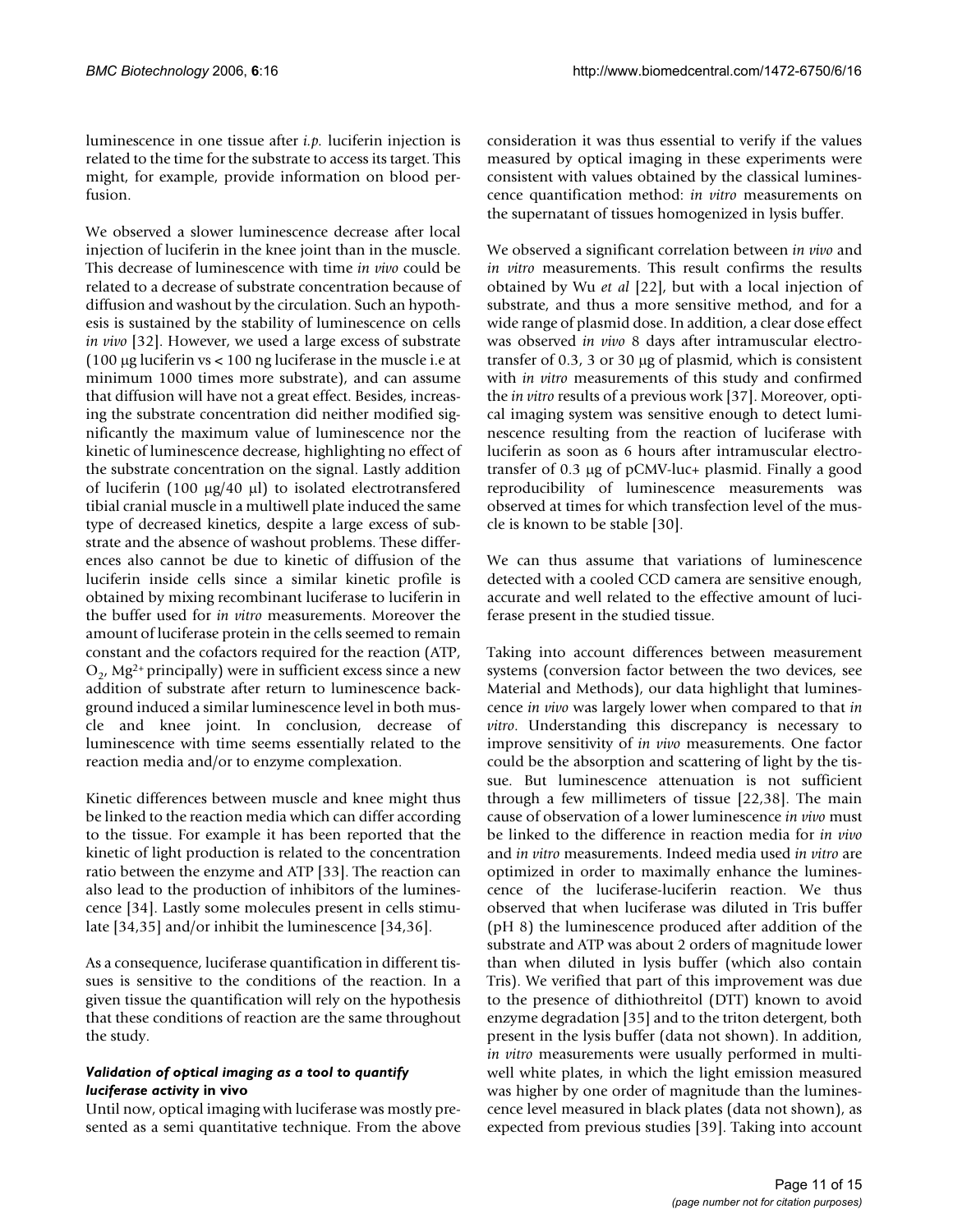these two factors (difference of reaction media and the type of plates used) seems sufficient to explain the difference between *in vivo* and *in vitro* measurements. Nevertheless, only tomographic measurements could be appropriate to collect the whole luminescence emerging from the muscle. Indeed, fluorescent tomographic measurements were proven more sensitive than planar measurements [9].

Our results highlight that luminescence quantification in one tissue is rather accurate and can be related to the effective amount of luciferase but requires an additional calibration step to put in adequacy *in vivo* to *in vitro* measurements. *In vivo* luminescence levels in different tissues are not directly related to their luciferase contents because of differences in the condition of *in vivo* enzymatic reaction and in tissue absorption depending on the location of the tissues. Thus absolute quantification in studies implying several tissues require preliminary calibration for all the tissues involved.

#### *Kinetics of luciferase expression in the muscle and the knee*

We have studied kinetic profiles of luciferase activity in the muscle or in the knee joint electrotransfer of a luciferase-encoding plasmid. To our knowledge electrotransfer into the knee joint was only reported for rats in two studies [28,29] and non-invasive detection of luciferase activity in the electrotransferred mouse knee joint has never been done previously.

High and long term (> 2 months) level of luciferase expression after intramuscular electrotransfer has been well documented. Here, we confirm by optical imaging the stability of luciferase expression for at least 62 days in tibial cranial muscle after electrotransfer of 0.3 or 3 µg of luciferase-encoding plasmid. In contrast, a decrease of luciferase activity occurred three weeks after electrotransfer of the higher dose of 30 µg of plasmid, concomitantly to the production of antibodies against luciferase. Similar immune responses were also observed by others, after pC1luc plasmid DNA transfer into the liver of C57Bl6 mouse [40]. After electrotransfer of 60 µg of plasmid into the mouse knee joint, luciferase activity reached a peak between 3 to 6 days and returned to the control level two weeks after electrotransfer. A similar kinetic profile was also observed by Ohashi *et al* by *in vitro* evaluation of the transgene expression in the synovium [29]. In contrast Grossin *et al* observed expression of an electrotransfered plasmid encoding for GFP for a longer period and localized mainly in the knee patellae [28]. These differences may be related to the use of different electrotransfer conditions (injection site, electric conditions and electrodes). In the present study, by using optical imaging, we have detected the luminescence of the whole knee and it was

not possible to identify the particular type of cells transfected under the specified conditions. Decrease of luciferase activity in this tissue can be partially explained by synovial cell turnover. Indeed, antibodies against luciferase were detected as soon as 13 days after electrotransfer of a high dose of plasmid. In muscle, the decrease of luciferase activity and the concomitant antibodies detection was only observed while injecting a higher dose of plasmid. These results confirm that a non-self protein expressed into myofibres seems to be not detected by the immune system when its concentration is below a threshold value as demonstrated by Miller *et al* [41]. With higher dose of electrotransfered plasmid, the observed immune response can occur via multiple mechanisms [42]. It is known that electrotransfer enhances the specific immune response both by increasing transgene expression and by inducing inflammation [43,44] which is more important when high amounts of plasmid are injected [45,46] but is reversed two weeks after electrotransfer. In summary we observed a specific humoral immune response against luciferase and probably cytotoxicity against muscular fibres expressing the luciferase resulting in decrease of the luciferase activity. These two types of specific immune reactions have been observed in several studies in DNA vaccination models (see for example [42]).

### **Conclusion**

In conclusion we have shown here that optical imaging allows *in vivo* visualization and quantitative assay of luciferase activity in two different types of tissue in the mouse model, the muscle and the knee joint, which defines a smaller and less vascularized compartment. This observation can be made after *i.p.* or local injection of the luciferin substrate. We showed that local injection allowed a more sensitive detection of luciferase activity with lower substrate consumption. Luminescence observed in such conditions can be assumed to be independent from uncontrolled parameters as diffusion of the substrate to the target cells or circulation washout.

In the field of gene therapy, this detection method could be useful for promoter efficacy studies and optimization of gene transfer methods, in muscle, joint or other tissues accessible to the substrate of luciferase. Alternatively, luciferase can be used as a tracer by its fusion with other transgenic proteins of interest that cannot be easily quantified and localized, or by transfecting cells of interest with a luciferase encoding plasmid. This might greatly enhance the scope and further applications of the present study. However, care must be taken in future studies toward the development of a possible immune response against the reporter transgenic protein when high transgene expression levels are required.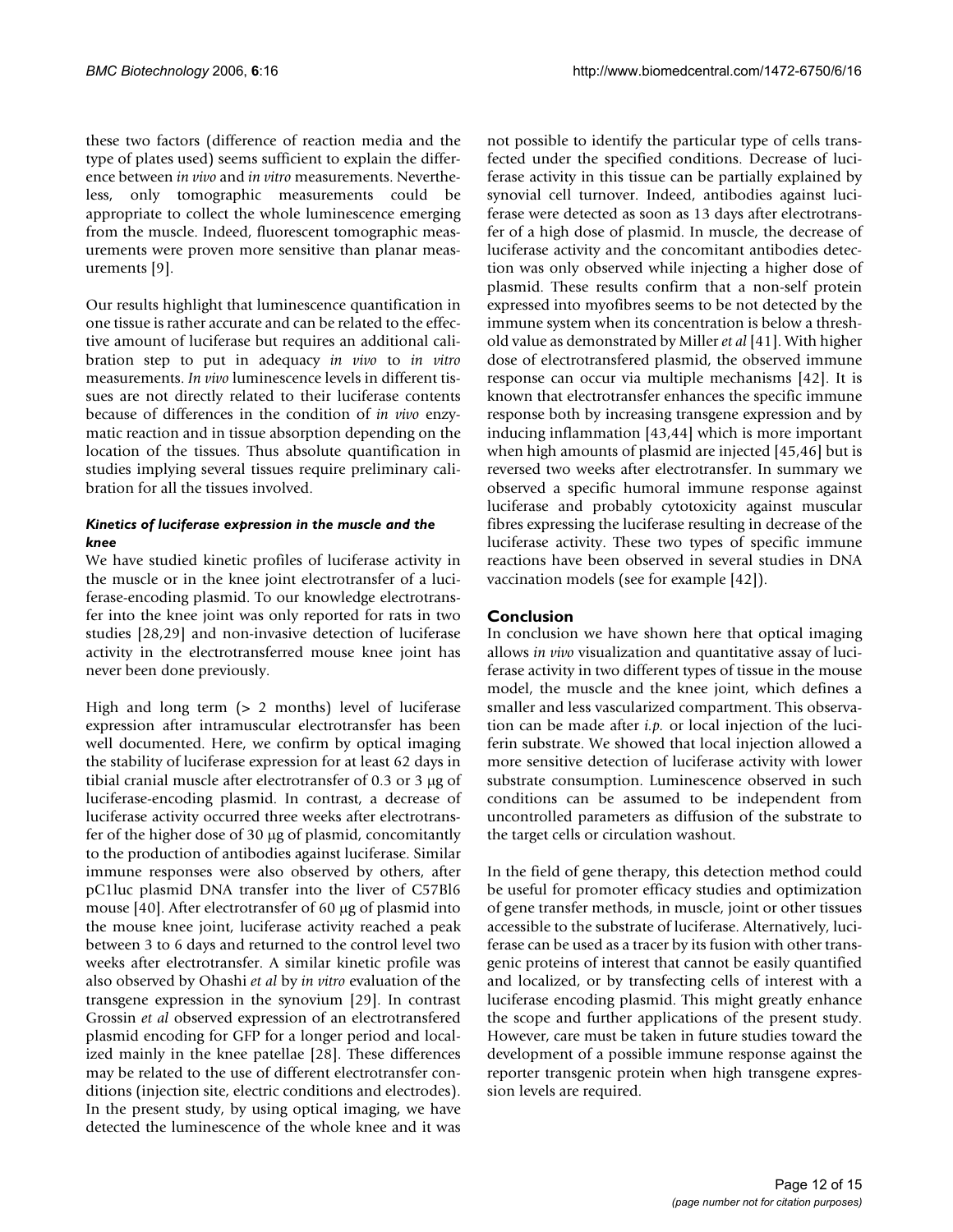#### **Methods** *Animals*

*In vivo* studies were done using 6 to 8 weeks old female C57Bl/6 or Swiss mice (Charles River, L'Arbresle, France). Prior to all procedures, the animals were anaesthetised by intraperitoneal injection of ketamine and xylazine (Bayer Pharma, Puteaux, France) (100 and 10 mg/kg, respectively). Studies were conducted following the recommendations of the European Convention for the Protection of Vertebrates Animals used for Experimentation and the local Ethic Committee on Animal Care and Experimentation.

#### *Plasmid DNA*

Plasmid pC1-luc is an expression vector carrying a modified cytosolic firefly luciferase gene (luc+) cloned downstream of a CMV promoter.

In one experimental series (Figure 4) we used plasmid pXL 3031 (pCMV-luc+) which also carries the modified cytosolic firefly luciferase gene (luc+) under the control of a CMV promoter (gift from Aventis Pharma [47]); it leads to comparable levels of expression of the luciferase.

Plasmid DNA was purified using Endo-free Qiagen Maxiprep kits (Qiagen, Germany). All dilutions were done in saline (NaCl 0.9 %).

#### *Injection and electrotransfer of plasmid into the tibial cranial muscle and the knee joint*

Plasmid DNA (0.3 to 30  $\mu$ g/30  $\mu$ ) was injected into the tibial cranial muscle. Twenty seconds later, 8 square-wave electric pulses (200 V/cm, 20 ms, 2 Hz) were delivered through two stainless steel plate electrodes placed each side of the shaved leg, using an ECM 830 BTX electropulsator (Genetronics, San Diego, CA, USA) [26,30].

For electrotransfer of plasmid into the knee joint, 60 µg  $(in 10 \mu I)$  were injected into the joint by using a hamilton syringe. Twenty seconds after the injection, 12 electric pulses of 250 V/cm, 20 ms each at 2 Hz (personal communication of Florence Apparailly) were applied using a pair of stainless steel parallel electrodes (1 cm long, 0.3 cm large, and 4.5 mm apart) placed at each side of the knee (anterior-posterior direction).

For all experiments electrical contact with the skin was ensured by application of a conductive gel.

#### *Optical imaging of luminescence*

Luciferin diluted in PBS (Promega, Madison WI, USA) was injected intraperitonealy (*i.p.*, 2.5 mg/250 µl) or locally into the tibial cranial muscle (100 to 400 µg/40µl) or the knee joint (50 to 150  $\mu$ g/10  $\mu$ l). Optical imaging was performed with a cooled CCD camera (Apogee, Ap47p,

Auburn Calif, USA) placed in a black box and equipped with a 60 mm lens opening at F 2.8 (Nikon, Japan). Distance from the lens to the mouse was of 30 cm. Operating temperature was set at -25°C. Duration of luminescence acquisition was between 30 s and 240 s and was initiated 2 minutes after injection of the substrate. Quantum efficiency is  $> 90\%$  in the  $\lambda$  range of 500 to 680 nm. Luminescence levels were integrated in region of interest (ROI) drawn by hand around luminescence zones corresponding to the tibial cranial muscle and/or knee joint area as estimated from superposed optical image of the mice. Background luminescence was subtracted according to values obtained in ROI drawn on a non transfected zone of the mice (software β Vision+ from Biospace Mesure, Paris, France). ROI were very similar from one experiment to the other. When following kinetic of the luciferase-luciferin reaction strictly the same ROI were used for luminescence images taken at different times. In some experiments, when the luminescence signal reached background level, mice were euthanazied to remove tibial cranial muscles which were then frozen at -20°C for further *in vitro* luciferase assays.

#### *Optical imaging of fluorescence*

To asses the localization of injected plasmid into the knee joint, fluorescent albumin (BSA, Alexa Fluor 594 conjugate from Molecular Probe, Oregon, USA) was injected into this tissue as described in the previous section. Fluorescence was induced with  $\lambda$ ex of 540 +/- 20 nm and observed at  $λ$ em > 630 nm. Lens aperture: F = 11 and acquisition time: 0.05 sec

#### *Biochemical luciferase activity assays*

After sample thawing, each muscle was homogenized in 1 ml of cell culture lysis reagent (Promega, Charbonnière, France) supplemented with protease inhibitor cocktail (Boehringer Mannheim, Mannheim, Germany) (one tablet for 50 ml). After centrifugation at 12,000 rpm for 10 min at  $4^{\circ}$ C, the luciferase activity on 10  $\mu$ l of the supernatant was assessed in 96 wells white plate using a Wallac Victor luminometer (EG&G Wallac, Evry, France), by integration of the light produced during 1 s, starting after the addition of 50 µl of luciferase assay substrate (Promega) to the lysate. Results were given for the whole muscle in counts per second (cps) for 1 ml of supernatant. It was not necessary to substract background luminescence, which was very low (less than 50 cps).

#### *Determination of a conversion factor for comparison of* **in vivo** *and* **in vitro** *measurements of luminescence*

Different amounts of luciferase (0.001 to 10 nmoles) in 10 µl were distributed in wells of a black 96 wells plate, and 50 µl of luciferin solution (Promega, Madison WI, USA) were then added in each well. Measurements with the luminometer or the cooled CCD camera were initiated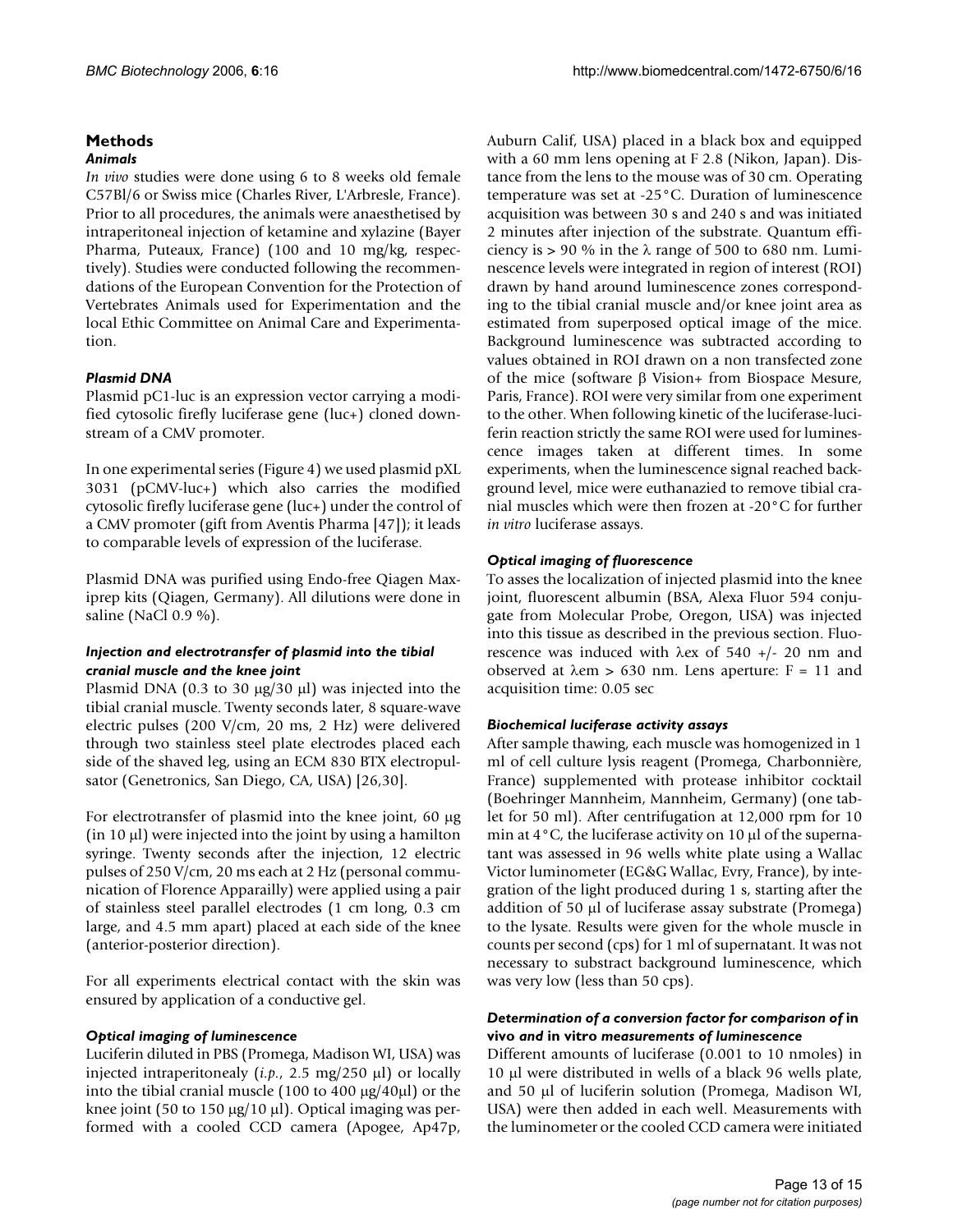2 minutes after addition of the substrate. Conversion factor is the ratio of measured values with both systems at a given time.

It was not possible to establish directly a calibration curve *in vivo* after injection of different amounts of luciferase into the knee joint or the muscle. Indeed injected luciferase is distributed in the extracellular space and the addition of luciferin does not induce detectable luminescence essentially because of the lack of ATP. We verified that addition of ATP with luciferin allowed to obtain luminescence but it is not obvious that in these conditions the luminescence measured would be equivalent to that measured for the same amount of intracellular luciferase.

#### *Titration of antibodies against luciferase in serum*

At different times after electrotransfer, blood samples were collected by retro orbital puncture of anaesthetized mice, centrifuged at 3000 rpm for 10 minutes at 4°C, and serums were conserved at -80°C for further ELISA antibody detection. Microtiter plates were coated overnight at room temperature with luciferase  $(1 \mu g/ml)$ , Promega, Madison WI, USA) in 100 µl of PBS. The wells were then saturated for 30 minute at 37°C with 100 µl of blocking buffer (PBS/0.1% Tween 20/0.2% gelatine). Serum were diluted at 1:1000 in 100 µl of blocking buffer and incubated for 1 h at 37°C. Then 100 µl of horseradish peroxidase-conjugated goat anti-mouse secondary antibody (diluted 1:2000) in wash buffer (PBS/0.1% Tween 20) was added to the plates and incubated for an additional hour at 37°C. Bound antibody was detected colorimetrically by using ortho-phenilenediamine (Sigma, USA) as a substrate, diluted in sodium citrate buffer (0.1 M sodium citrate plus 0.1 M citric acid, pH 5.0) to a final concentration of 1 mg/ml. Color was assayed at 492 nm after 5 min incubation at room temperature. Serum samples from individual animals were assayed in triplicate. As a control and for quantification, a serial dilution of a monoclonal antibody anti-luciferase (Sigma, L2164) was used ranging from 0 to 2  $\mu$ g/ml in blocking buffer.

#### *Statistics*

Variance analyses on log values of the measured parameters, and a protected least significance test of Fisher for comparison between treatments have been used. Correlations between groups of paired values were established by a linear regression analysis. Values of several separate experiments have been gathered when variance analysis showed no significant difference between these experiments.

#### **Authors' contributions**

CB performed electrotransfer and optical imaging of the knee joint. CT performed antibody detection and contributed to experiments on muscles. Technical and intellectual contribution of CB and CT were equivalent and they both contributed highly to criticism and writing of the manuscript. EP was more particularly involved in experiments of comparisons between *in vitro* and *in vivo* measurements of luciferase activity. JS participated to experiments of electrotransfer and optical imaging of the muscle and data analysis. DS is director of the research unit and helped to draft the manuscript. MFB was responsible for the design and development of this study and writing of the manuscript. He performed a great part of electrotransfer and optical imaging experiments and all statistical analyses.

#### **Appendix**

#### *Estimation of luciferase amount in the tibial cranial muscle from* **in vivo** *luminescence measurement*

It is not possible to evaluate exactly the amount of luciferase corresponding to *in vivo* detected luminescence. But estimation is possible. Indeed from linear calibration curve  $y = Ax + B$ , we know the relation between luminescence *in vitro* y and the amount of luciferase x. Next from experiment in figure 3 we know the mean ratio k between luminescence measured *in vitro* y and luminescence *in vivo*  $y'$  for the same amount of luciferase i.e  $k = y/y'$ . It results that amount of luciferase *in vivo* x' ≈ (y'.k - B)/A. Hypothesis being that the ratio between luminescence *in vitro* and *in vivo* is constant and not dependant of the amount of luciferase. Results of figure 3 indicate the level of approximation of such a hypothesis. In addition such a calculation cannot be extrapolated to other tissues where the luminescence reaction is different.

#### **Acknowledgements**

We are grateful to Dr Pascal Bigey for constructing the pC1-luc plasmid, and to Dr Florence Apparailly (INSERM U475, Montpellier, France) who communicated to us electrical parameters for plamid electrotransfer into the knee joint.

This work was in part supported by a grant I.PA (Imagerie du Petit Animal, CNRS-CEA)

#### **References**

- 1. Andre F, Mir LM: **[DNA electrotransfer: its principles and an](http://www.ncbi.nlm.nih.gov/entrez/query.fcgi?cmd=Retrieve&db=PubMed&dopt=Abstract&list_uids=15454955) [updated review of its therapeutic applications.](http://www.ncbi.nlm.nih.gov/entrez/query.fcgi?cmd=Retrieve&db=PubMed&dopt=Abstract&list_uids=15454955)** *Gene Ther* 2004, **11 Suppl 1:**S33-42.
- 2. Blair-Parks K, Weston BC, Dean DA: **[High-level gene transfer to](http://www.ncbi.nlm.nih.gov/entrez/query.fcgi?cmd=Retrieve&db=PubMed&dopt=Abstract&list_uids=11828392) [the cornea using electroporation.](http://www.ncbi.nlm.nih.gov/entrez/query.fcgi?cmd=Retrieve&db=PubMed&dopt=Abstract&list_uids=11828392)** *J Gene Med* 2002, **4:**92-100.
- 3. Jayankura M, Boggione C, Frisen C, Boyer O, Fouret P, Saillant G, Klatzmann D: **[In situ gene transfer into animal tendons by](http://www.ncbi.nlm.nih.gov/entrez/query.fcgi?cmd=Retrieve&db=PubMed&dopt=Abstract&list_uids=12825201) [injection of naked DNA and electrotransfer.](http://www.ncbi.nlm.nih.gov/entrez/query.fcgi?cmd=Retrieve&db=PubMed&dopt=Abstract&list_uids=12825201)** *J Gene Med* 2003, **5:**618-624.
- 4. Heller L, Jaroszeski MJ, Coppola D, Pottinger C, Gilbert R, Heller R: **[Electrically mediated plasmid DNA delivery to hepatocellu](http://www.ncbi.nlm.nih.gov/entrez/query.fcgi?cmd=Retrieve&db=PubMed&dopt=Abstract&list_uids=10845719)[lar carcinomas in vivo.](http://www.ncbi.nlm.nih.gov/entrez/query.fcgi?cmd=Retrieve&db=PubMed&dopt=Abstract&list_uids=10845719)** *Gene Ther* 2000, **7:**826-829.
- 5. Harimoto K, Sugimura K, Lee CR, Kuratsukuri K, Kishimoto T: **[In](http://www.ncbi.nlm.nih.gov/entrez/query.fcgi?cmd=Retrieve&db=PubMed&dopt=Abstract&list_uids=9666773) [vivo gene transfer methods in the bladder without viral vec](http://www.ncbi.nlm.nih.gov/entrez/query.fcgi?cmd=Retrieve&db=PubMed&dopt=Abstract&list_uids=9666773)[tors.](http://www.ncbi.nlm.nih.gov/entrez/query.fcgi?cmd=Retrieve&db=PubMed&dopt=Abstract&list_uids=9666773)** *Br J Urol* 1998, **81:**870-874.
- 6. Inoue T, Krumlauf R: **[An impulse to the brain--using in vivo](http://www.ncbi.nlm.nih.gov/entrez/query.fcgi?cmd=Retrieve&db=PubMed&dopt=Abstract&list_uids=11687822) [electroporation.](http://www.ncbi.nlm.nih.gov/entrez/query.fcgi?cmd=Retrieve&db=PubMed&dopt=Abstract&list_uids=11687822)** *Nat Neurosci* 2001, **4 Suppl:**1156-1158.
- 7. Bogdanov AJ, Weissleder R: **[The development of in vivo imaging](http://www.ncbi.nlm.nih.gov/entrez/query.fcgi?cmd=Retrieve&db=PubMed&dopt=Abstract&list_uids=9470227) [systems to study gene expression.](http://www.ncbi.nlm.nih.gov/entrez/query.fcgi?cmd=Retrieve&db=PubMed&dopt=Abstract&list_uids=9470227)** *Trends Biotechnol* 1998, **16:**5-10.